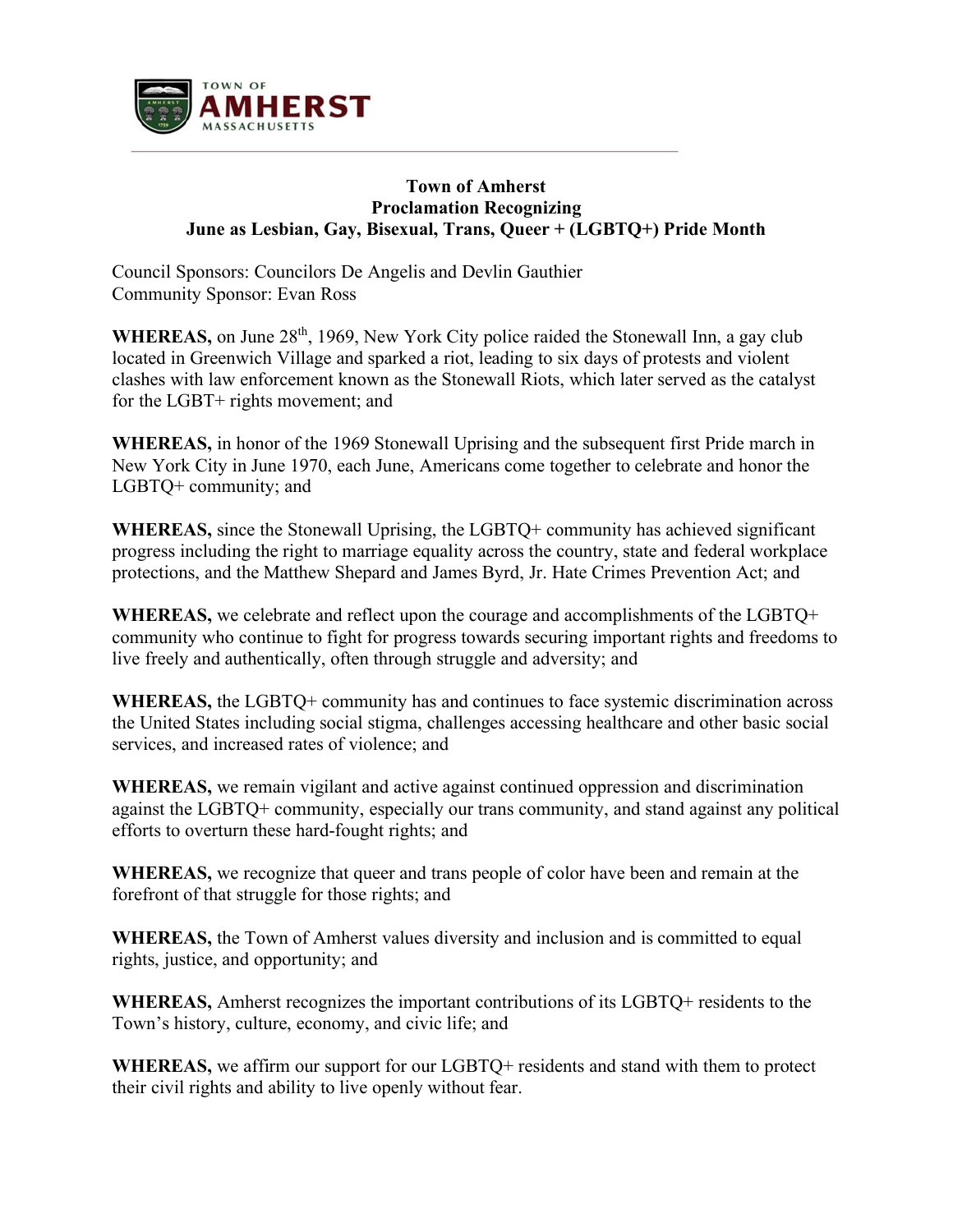

**NOW, THEREFORE,** we the Amherst Town Council do hereby proclaim June 2022 as LGBTQ+ Pride Month.

**BE IF FURTHER PROCLAIMED,** we, the Amherst Town Council encourage all residents to celebrate and affirm our proud and diverse LGBTQ+ community year-round.

**BE IF FURTHER PROCLAIMED,** this proclamation will be recognized by raising the Pride flag on the UN flagpole from June 2 to June 30, 2022.

Voted this  $16^{th}$  day of May, 2022

J Lynn Gesemer (May 19, 2022 11:32 EDT)

Lynn Griesemer, Town Council President